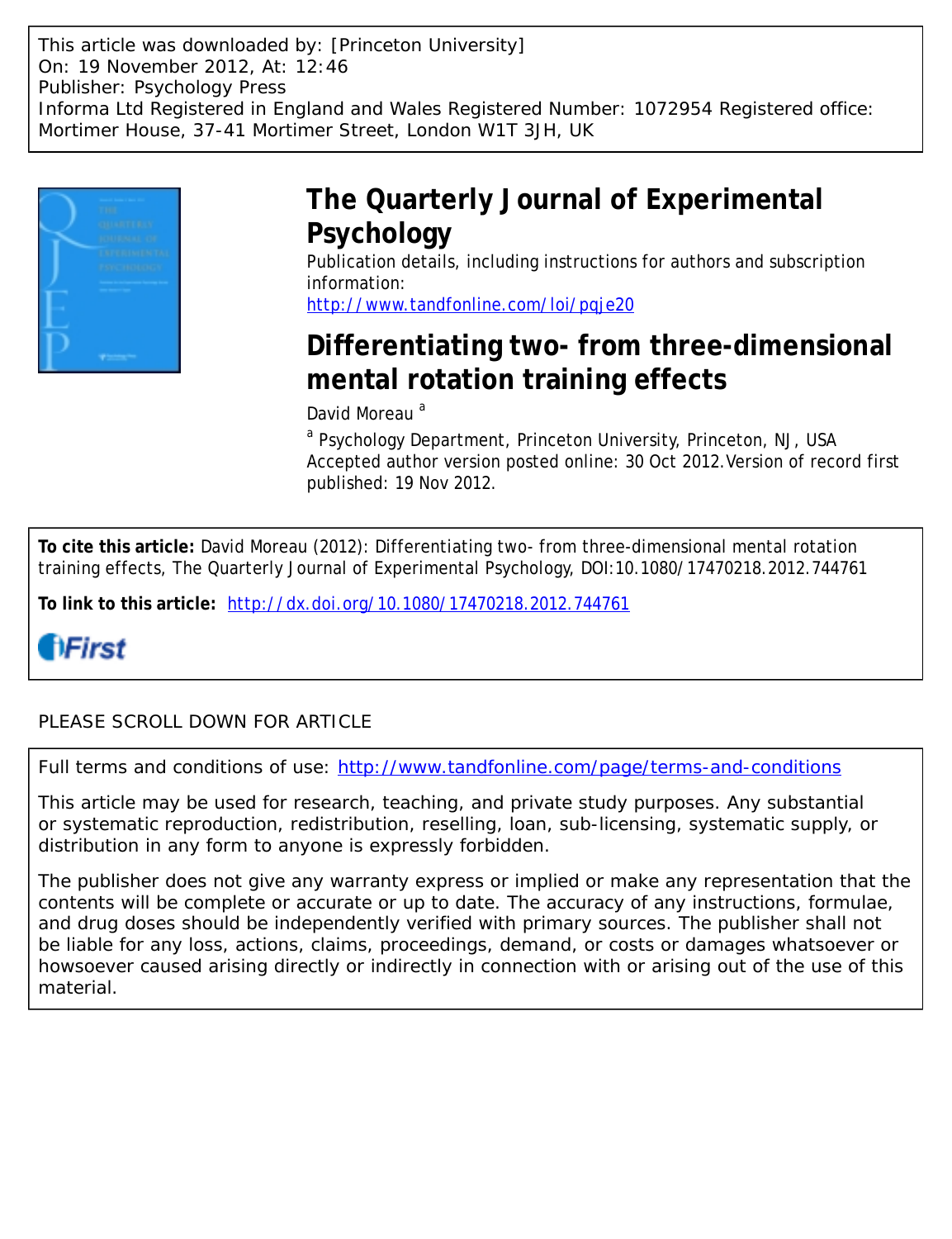# Differentiating two- from three-dimensional mental rotation training effects

David Moreau

Psychology Department, Princeton University, Princeton, NJ, USA

Block videogame training has consistently demonstrated transfer effects to mental rotation tasks, yet how variations in training influence performance with different stimuli remains unclear. In this study, participants took mental rotation assessments before and after a 3-week training programme based on 2D or 3D block videogames. Assessments varied in terms of dimensionality (2D or 3D) and stimulus type (polygon or body). Increases in videogame scores throughout training were correlated with mental rotation improvements. In particular, 2D training led to improvements in 2D tasks, whereas 3D training led to improvements in both 2D and 3D tasks. This effect did not depend on stimulus type, demonstrating that training can transfer to different stimuli of identical dimensionality. Interestingly, traditional gender differences in 3D mental rotation tasks vanished after 3D videogame training, highlighting the malleability of mental rotation ability given adequate training. These findings emphasize the influence of dimensionality in transfer effects and offer promising perspectives to reduce differences in mental rotation via designed training programmes.

Keywords: Mental rotation; Stimulus dimensionality; Gender differences; Transfer; Videogame training.

Spatial reasoning represents a critical component to solve diverse problems, from simple everyday tasks, such as visualizing spatial configurations or finding one's way, to more complex problems in fields ranging from mechanical engineering and science to music and motor activities. As a result, an extensive body of literature has identified numerous occupations related to higher spatial ability (see, for a review, Hegarty & Waller, 2005), paving the way to effective training programmes. Recently, the prevalence of spatial reasoning in myriad of professional disciplines has prompted many educational institutions to incorporate

classes emphasizing spatial ability in traditional curricula (Moreau, 2012a; Newcombe & Frick, 2010).

Within spatial ability, mental rotation is at the core of numerous studies since the pioneer experiments of Shepard and colleagues (Cooper & Shepard, 1975; Shepard & Metzler, 1971). Higher mental rotation ability has been linked to science curricula (Moreau, Mansy-Dannay, Clerc, & Guerrien, 2010; Peters, Lehmann, Takahira, Takeuchi, & Jordan, 2006), videogame playing (Boot, Kramer, Simons, Fabiani, & Gratton, 2008; Feng, Spence, & Pratt, 2007), musical

Correspondence should be addressed to David Moreau, Psychology Department, Princeton University, Green Hall, Princeton, NJ 08544, USA. E-mail: dmoreau@princeton.edu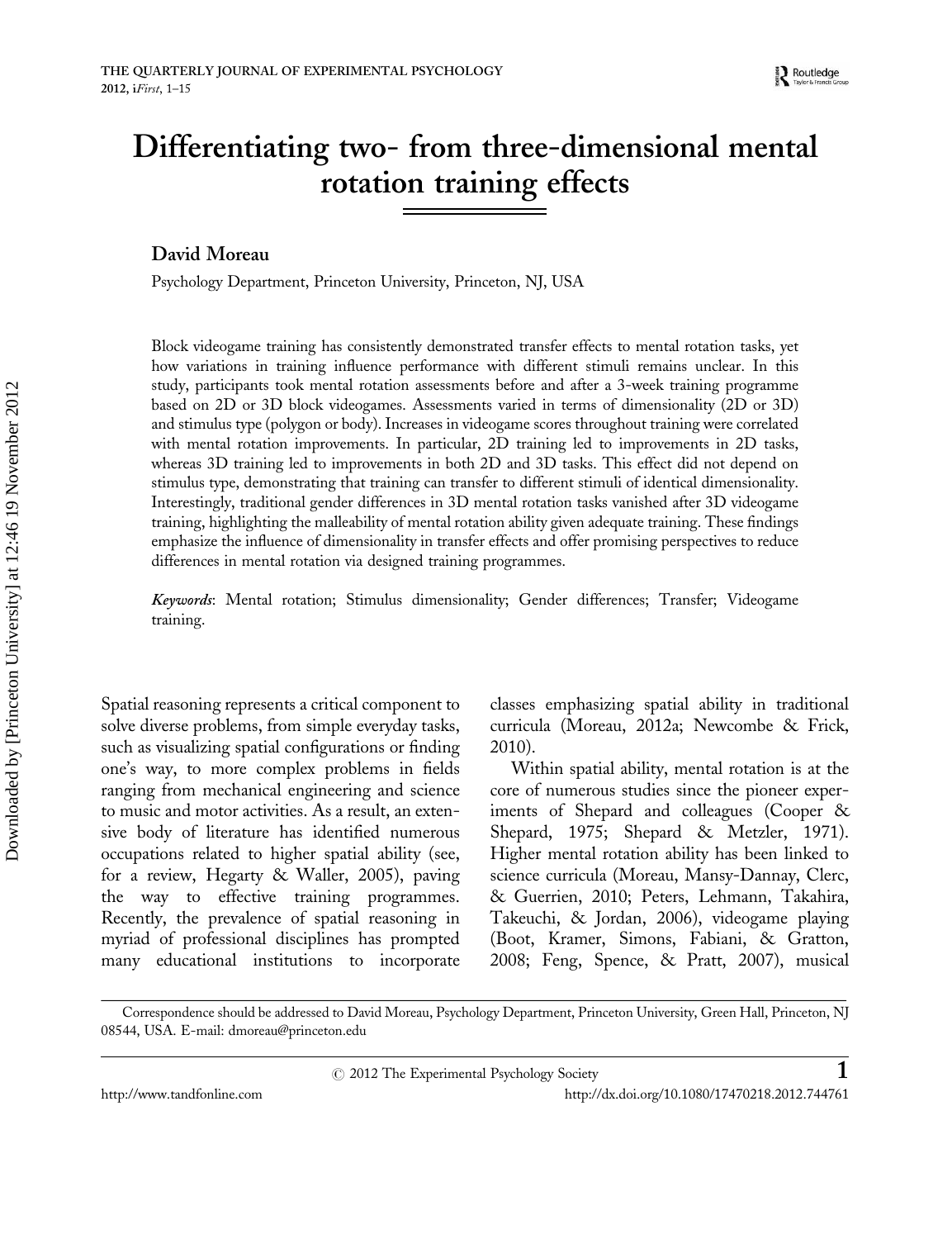practice (Brochard, Dufour, & Despres, 2004), or motor skill training (Jansen, Titze, & Heil, 2009; Moreau, Clerc, Mansy-Dannay, & Guerrien, 2012; Pietsch & Jansen, 2012). The versatility of activities that require the ability to visualize dynamic spatial properties underscores the importance of mental rotation in human cognition.

Corroborating evidence comes from intervention research. Training studies have demonstrated reliable effects on mental rotation performance (Lohman & Nichols, 1990), with numerous implications (see, for a review, Uttal et al., in press). For example, the well-documented gender difference in mental rotation (Voyer, Voyer, & Bryden, 1995) can be reduced or completely erased with training, underlining the malleability of individual differences in spatial tasks (Kail & Park, 1990). However, the specific factors mediating changes over time are still unclear. In particular, a study by Heil and colleagues showed mental rotation improvements restricted to practice trial settings, after four sessions of training (Heil, Rösler, Link, & Bajric, 1998). Training specificity is further supported by corroborating evidence showing improvements specific to stimulus orientations encountered in practice blocks (Sims & Mayer, 2002; Tarr & Pinker, 1989). Together, these findings suggest limited training-induced improvements in mental rotation, with rare transfer to different stimuli or conditions.

Despite the elusiveness of transfer, it is worth noting that the studies mentioned above used exclusively paper-and-pencil training tasks. Considering the critical role of dynamic experiences to generalize spatial ability improvements (Moreau, 2012b), the use of paper-and-pencil tasks, which lack physical manipulations, could explain restricted effects. In contrast, complementary experiments have assessed the effect of computerized training. These are often based on popular block videogames such as Tetris or its 3D counterpart, Blockout, and have shown reliable transfer to paper-and-pencil mental rotation tasks (De Lisi & Cammarano, 1996; Okagaki & Frensch, 1994). A study by Wright and colleagues confirmed theses findings, showing mental rotation improvements after computerized practice independent of stimulus type (Wright, Thompson, Ganis, Newcombe, & Kosslyn, 2008).

What features of videogame training can account for general mental rotation improvements, considering that paper-and-pencil training have systematically failed to show transfer effects? Beyond increased control over important factors such as scores, improvements, and stimulus types and occurrences, videogames have interesting implications in terms of training characteristics. They allow dynamic and active interactions with stimuli, a factor that might mediate wide and general changes. In line with this idea, studies have pointed out similarities between manual rotation and virtual rotation (Ruddle & Jones, 2001), thus emphasizing the pertinence of virtual environments for real-life applications (Waller, 2000). Consistent with research showing the effect of haptic experiences on mental simulation (White, 2012), transfer might depend on active manipulation in an egocentric referential through physical or virtual interactions (Janczyk, Pfister, Crognale, & Kunde, 2012), a lacking component of paper-and-pencil training. Therefore, the dynamic features of block videogames might be underlining their efficacy to train mental rotation, as suggested by recent research on the relation between higher cognition and the motor system.

As such, further evidence comes from work showing the involvement of motor processes in mental rotation (Amorim, Isableu, & Jarraya, 2006; Wexler, Kosslyn, & Berthoz, 1998; Wohlschläger & Wohlschläger, 1998; Wraga, Thompson, Alpert, & Kosslyn, 2003). Although mental rotation usually relies on visual working memory (Hyun & Luck, 2007), this mechanism seems to be malleable with experience. This idea is in line with Logie's distinction between the visual cache, a passive store holding information about colour and form, and the inner scribe, an active rehearsal component dealing with spatial relations and movement (Logie, 2011; Logie & Pearson, 1997). In particular, sensorimotor interactions with the environment influence the processes favoured to perform mental rotation (Steggemann, Engbert, & Weigelt, 2011): Greater experience results in a shift from visual to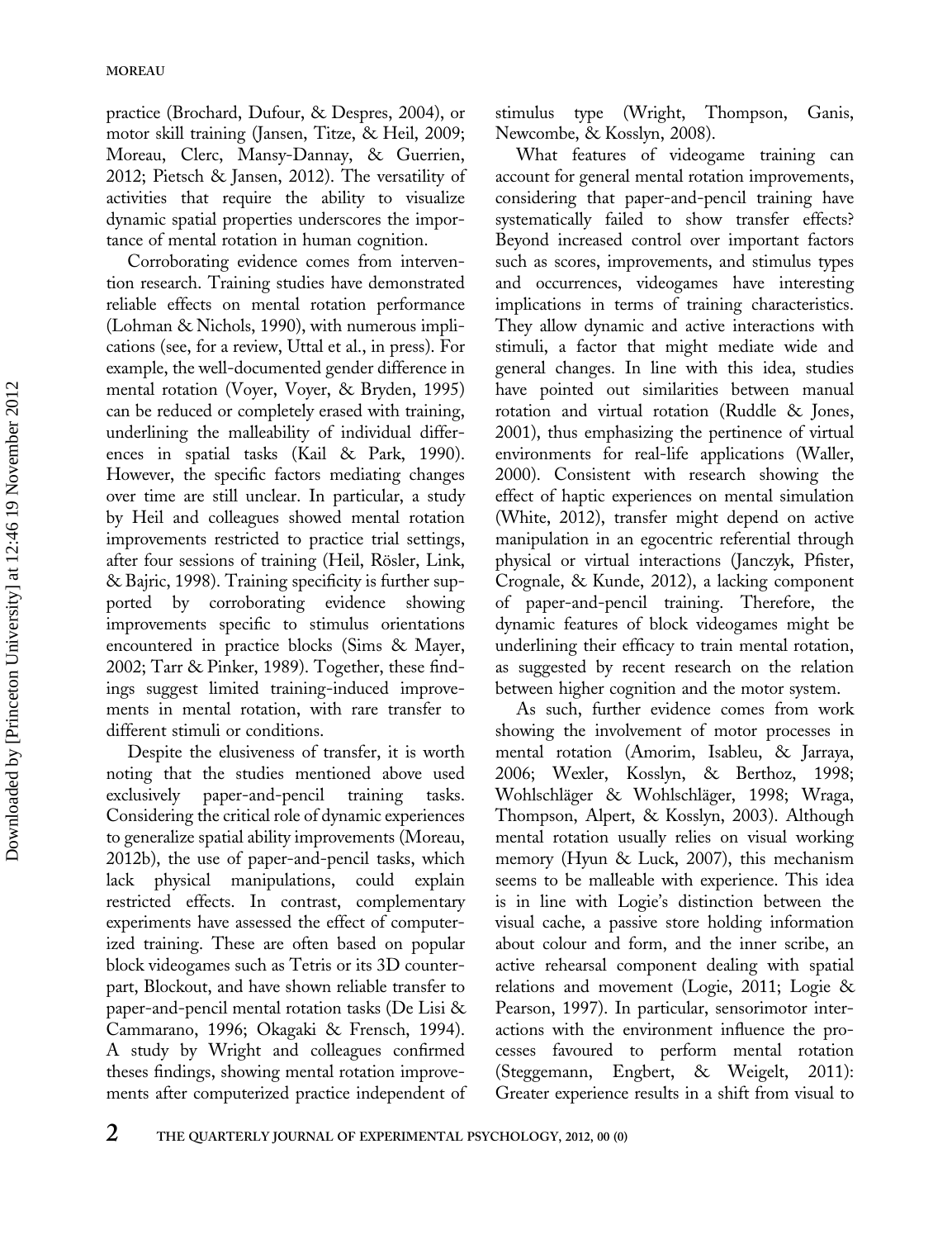motor strategies (Moreau, 2012b), triggering improvements across a diverse range of stimuli (Moreau, Mansy-Dannay, Clerc, & Guerrien, 2011). In a similar vein, it is possible that active manipulations inherent to block videogame playing could allow general alterations transferable to different stimuli. Block videogame training might facilitate the transition from visual to motor processes in mental rotation, whereas paper-and-pencil training might induce more limited changes. This experience-based mechanism could explain discrepancies concerning the system responsible for storage in mental rotation (Liesefeld & Zimmer, in press) and differences in transfer effects between paper-and-pencil and videogame training.

Although potentially promising, training studies based on block videogames have yet to provide definite answers to several critical issues. In particular, there has been a lack of standardized procedures to compare the effects of different training programmes on spatial ability tasks. Therefore, questions remain concerning the distinction between 2D and 3D mental rotation training effects—that is, what consequences specific training regimens have on mental rotation of different stimuli. This is of particular importance as 2D and 3D mental rotation processes have clearly been distinguished based on distinct neural correlates (Kawamichi, Kikuchi, Noriuchi, Senoo, & Ueno, 2007) and on neuropsychological evidence (Turnbull, Driver, & McCarthy, 2004). Since mental rotation of 2D stimuli and 3D stimuli require different processes, training improvements might not transfer from one type of stimuli to the other. In this case, however, the usual generalization of mental rotation as a generic ability, regardless of dimensionality, is dangerously misleading.

In 2D mental rotation, all transformations are constrained within a single plane. This means that figure elements are never occluded, allowing mental simulation without the need for spatial inferences based on incomplete information. Tasks typically require straightforward similarity judgements. Although analogous problems are involved in 3D mental rotation tasks, additional information about depth has to be extracted from

2D depictions, with consequences on task difficulty as well as on the underlying processes. Beyond the need to preserve geometrical properties while the figure is being rotated, individuals have to maintain 3D spatial layouts from prior visual exploration of 2D depictions. The transformation from a 2D to a 3D mental representation, "dimensionality crossing", is responsible for the large gender effect favouring males in most 3D mental rotation designs (Voyer et al., 1995). Consistent with this idea, 3D mental rotation using virtual reality paradigms, which do not require dimensionality crossing, does not yield gender differences in performance (Parsons et al., 2004).

Taken together, these findings suggest that the cognitive load required by dimensionality crossing, rather than the process of mental rotation itself, might be responsible for gender differences. In other words, gender differences do not seem to be a consequence of mental rotation ability per se, but of the capacity to extract spatial properties from a stimulus for further manipulation. Therefore, training emphasizing dimensionality crossing in addition to mere mental rotation, such as 3D mental rotation training, should result in significant improvements regardless of stimuli. In contrast, training that does not emphasize dimensionality crossing, such as 2D mental rotation training, should lead to improvements in 2D but not in 3D mental rotation tasks.

The aim of the present study was twofold. The primary objective was to assess the effects of 2D and 3D mental rotation training programmes on mental rotation ability. The experimental apparatus consisted of training tasks with geometric figures only and of mental rotation assessments with either similar or different stimuli, to determine the extent to which training in a specific condition (2D or 3D) transfers across different stimuli. A benefit from 3D training on all mental rotation assessments was expected, along with an effect of 2D training restricted to 2D assessments. Because gender differences are preponderant in mental rotation, an additional objective was to assess differential effects of training in women and men.

To explore these questions, participants trained either on a 2D or a 3D block videogame. Before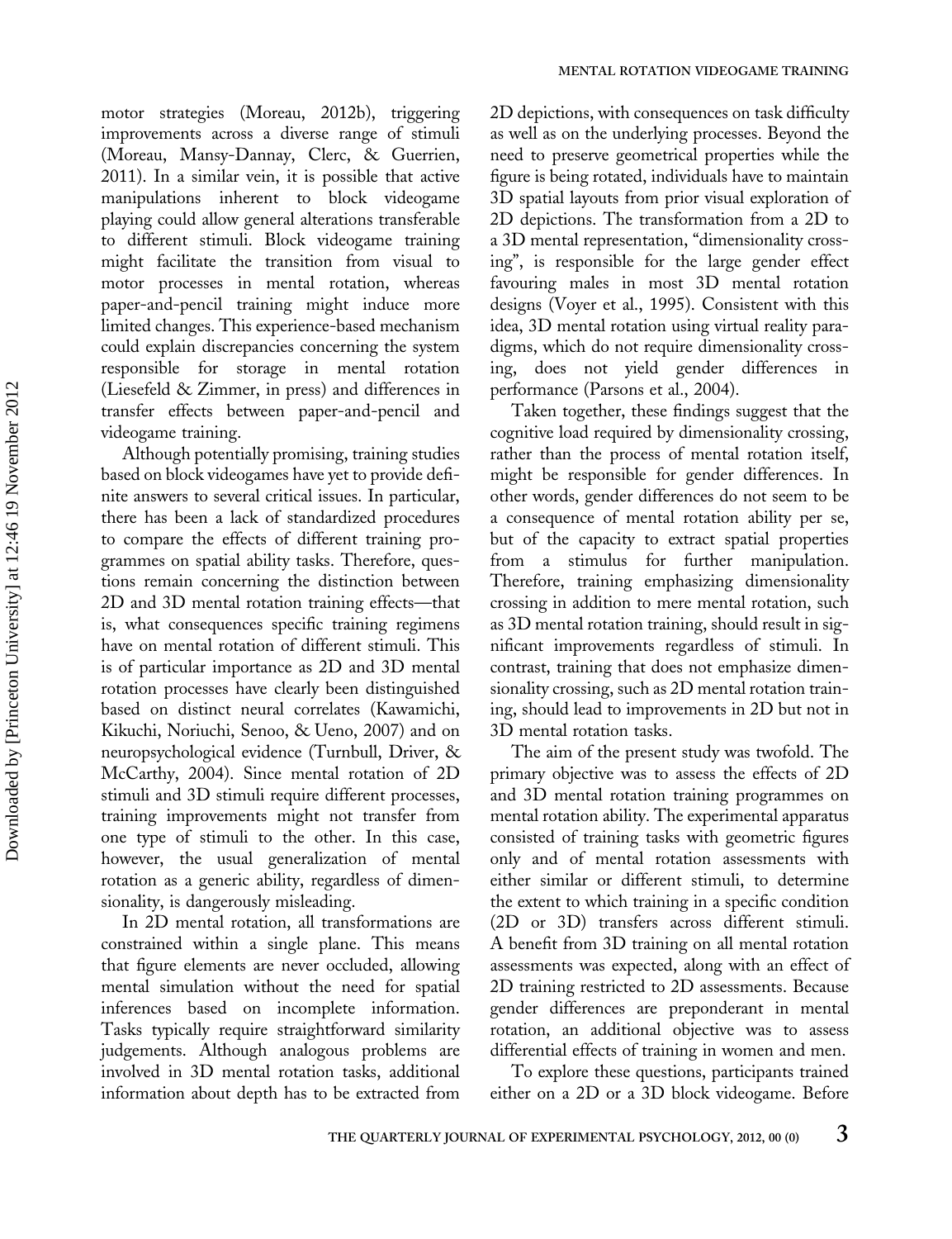and after training, they were tested on mental rotation tasks composed of either polygon or body items, each in a 2D and a 3D version. Therefore, stimulus types were manipulated in two different aspects, object and dimensionality, for a total of four assessment tasks.

# Method

## **Participants**

Forty-eight university students were recruited to participate in the study, via flyers posted on campus. They were all right-handed, as determined by the Hand Preference Test (Annett, 1970). Two of them were excluded after pretest assessments because they did not score above chance  $\leq 50\%$ accuracy). Therefore, 46 participants took part in the training (22 males, 24 females; mean age,  $M = 20.52$  years,  $SD = 2.10$ ). They were not rewarded monetarily, but were told that training would improve mental rotation, an ability presented in the advertising flyer as critical in numerous academic and professional activities. All participants gave informed consent, and the study was conducted in accordance with the American Psychological Association Ethical Guidelines and with the Helsinki Declaration of 1975.

None of the participants had extensive experience playing videogames, defined as weekly practice of a particular game. This was assessed via a questionnaire administered prior to the experiment. Men and women were randomly assigned to one of the two following conditions: (a) 2D block videogame training and (b) 3D block videogame training. Thus, gender was balanced across conditions. Over the course of the experiment, participants were asked not to practise the training games or any other videogames outside the testing room. This factor was controlled via a self-report questionnaire at the end of the experiment.

## Videogame training

Design. Participants underwent three weeks of training in a computer lab, with the first and the last day dedicated to mental rotation assessments. The training period included 16 sessions of 45 min each, for a total of 12 hours of practice.

Participants trained every day of the week except Sundays. The 2D group trained on Tetris, whereas the 3D group trained on Blockout. Developed by California Dreams, Blockout is a game fundamentally similar to Tetris, the substantial difference being the possibility to rotate geometric shapes in depth (see Figure 1). In Blockout, rows are built in a 3D array, with pieces moving away from the player. Array dimensions were  $12 \times 18$  squares in Tetris and  $5 \times 5 \times$ 12 squares in Blockout. Daily average performance was recorded every five training days (Days 1, 6, 11, and 16), to provide score trends for each participant.

Procedure. In both videogames, the entire set of pieces was composed of eight different shapes. The frequency of each piece was randomized throughout training trials. Difficulty increased over time via incremental piece falling speed. Completion of a layer resulted in the automatic deletion of the pieces involved, therefore clearing space at the bottom of the playing area. The game ended when the pieces were stacked up to the top of the playing area. The goal of Tetris and Blockout was to complete as many layers as possible. The "piece preview" command, which allows predicting of upcoming pieces, was deactivated throughout the entire training period.

Scoring. Scoring procedures were matched in both videogames. Each piece started with a score value, which increased linearly at each successive level. Every time a piece was rotated or translated, its value decreased. Dropping a piece resulted in a score proportional to the distance it fell. Therefore, highest scores could be achieved by dropping pieces immediately from the start, without rotation or translation. In practice, however, this would result in a nonoptimal pile of pieces, detrimental to overall performance. Participants were verbally made aware of all of the scoring parameters mentioned above.

Scoring took into account the overall number of complete layers built, with a bonus depending on the number of layers built at once  $(1 \text{ layer} = 100$ points, 2 layers  $= 200$  points, 3 layers  $= 400$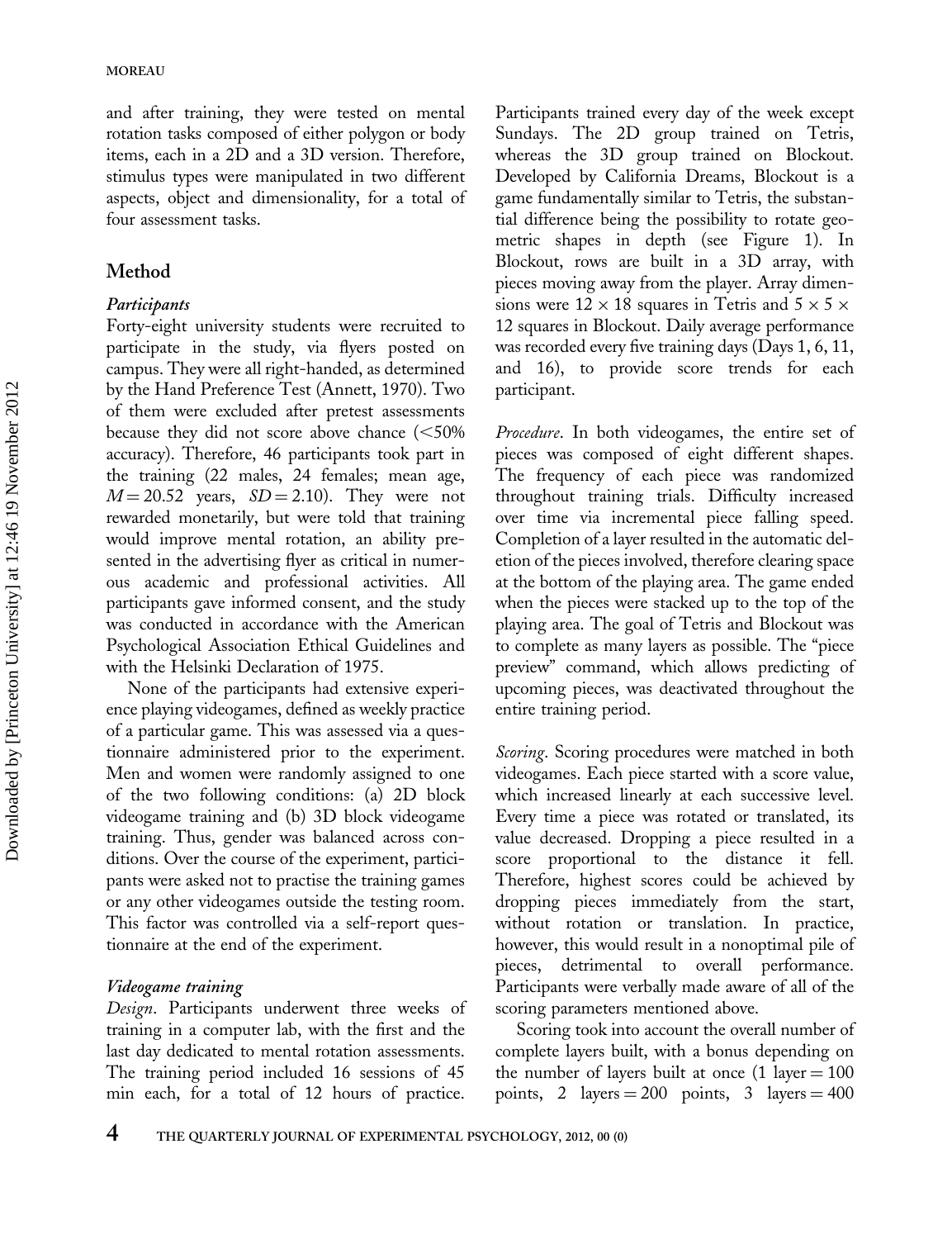#### MENTAL ROTATION VIDEOGAME TRAINING



Figure 1. Example stimuli from Tetris and Blockout training games (A–B), polygon 2D and 3D tasks (C–D), and body 2D and 3D tasks (E–F). To view a colour version of this figure, please see the online issue of the Journal.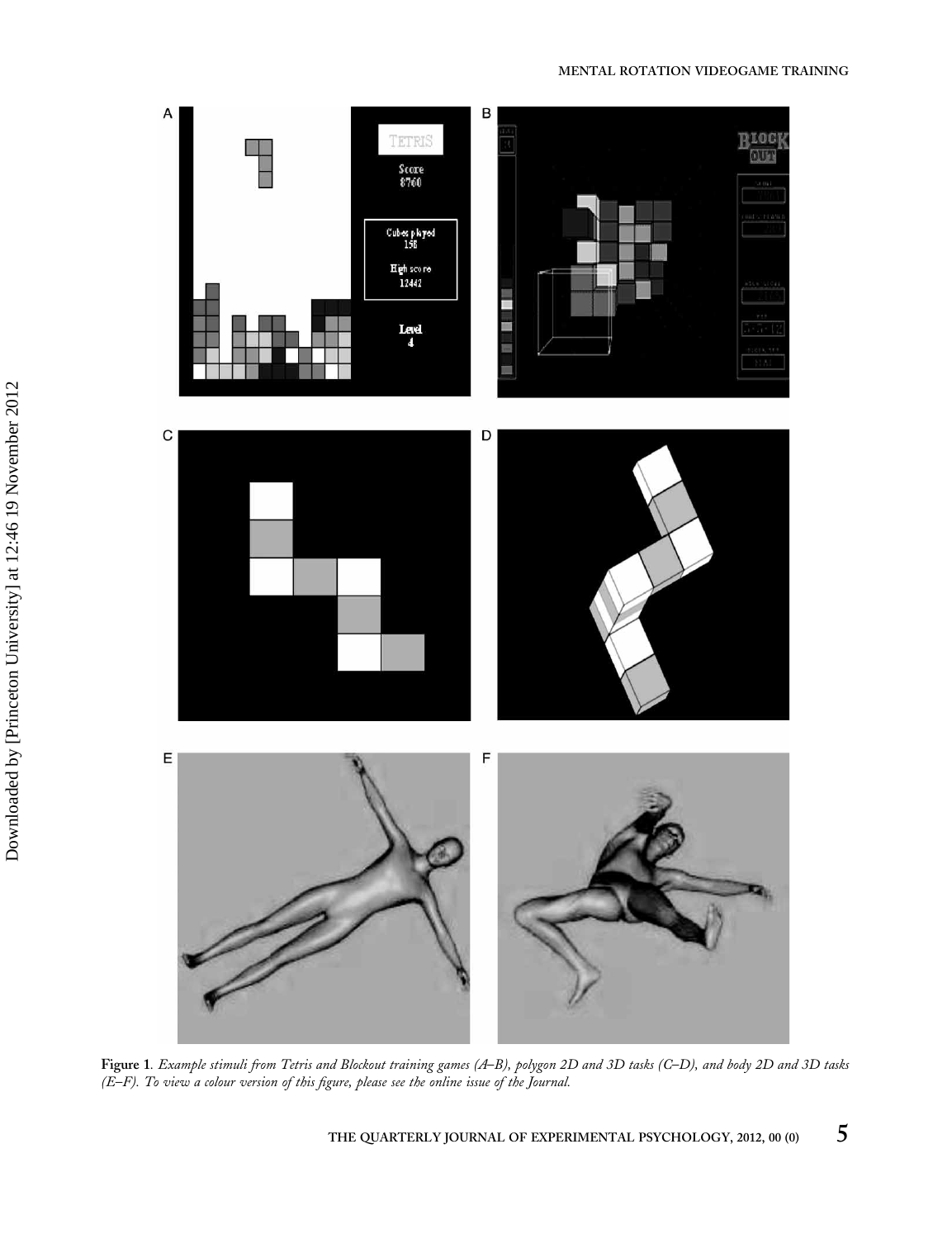points). At the onset of training, participants were explicitly instructed that delaying layer completion, rather than building layers one at a time, was rewarded with bonus points. They were also told that an additional bonus was awarded every time the playing area was empty (200 points bonus).

This elaborate scoring procedure is the one used in competitive block videogame playing. It allows rewarding of the ability to mentally predict the rotation of a piece, as opposed to its constant manipulation. Therefore, highest scorers are those who can visualize rotations quickly and accurately. In contrast, individuals who rely on actual rotations rather than on predictions get lower scores, as unnecessary rotations lead to losses in terms of piece value. To provide a challenging version of the videogames to all participants, average scores were saved at the end of each training session. On the following day, each participant started at the average level of the previous trial session. This ensured that game levels were automatically adjusted to each participant, a feature that has proven critical in cognitive training (Shipstead, Redick, & Engle, 2012).

#### Mental rotation assessments

Design. Before and after training, participants took mental rotation assessments (see Figure 1). Four tasks were designed, with variations concerning item type (polygon vs. body) and item dimensionality (2D vs. 3D). The polygon tasks were based on Shepard and Metzler original stimuli (Shepard & Metzler, 1971) and were redrawn from the Mental Rotation Stimulus Library (Peters & Battista, 2008). The body tasks were created with DAZ Studio 4 (DAZ Productions, Inc.). The 2D tasks involved rotations in a single plane  $(x, y)$ , whereas the 3D tasks included combinations of rotations in the three axes  $(x, y, z)$ .

Procedure. All tasks ran on E-prime 2.0 (©Psychology Software Tools, Inc., 2010). Fifty pairs of items were presented in each task. In all cases, a target figure, on the left of the screen, was presented at a random orientation, whereas the figure on the right was either a match (50% of the trials) or a mirror-image (50% of the trials) rotated by 45°, 90°, 135°, or 180°.

Participants had to make a match/no-match decision via two response keys on the keyboard. They answered by pressing a key with their right index (match) or right middle finger (no match). Stimuli were presented until a key was pressed and were followed by a blank screen. Participants were asked to focus on accuracy and speed.

*Scoring.* Accuracy and response time (RT) were recorded for each trial. One point was awarded for each correct answer, whereas no points were subtracted for incorrect answers. Therefore, scores in each task could range from 0 to 50.

#### Results

Results concerning videogame practice effects are presented below, followed by transfer effects to mental rotation assessments.

#### Practice effects

I report here a 2 (gender)  $\times$  2 (training type)  $\times$  4 (training duration) mixed factorial analysis of variance (ANOVA) with repeated measures on the last variable. Mauchly's test indicated that the assumption of sphericity had been violated,  $\chi^2(5) = 85.57, \ \rho < .001$ , and therefore the initial degrees of freedom were corrected using the Greenhouse–Geisser estimates of sphericity for all repeated measures ( $\varepsilon$  = .46). The *p*-values reflect these changes.

Unsurprisingly, the analysis showed a main effect of training duration on videogame performance,  $F(1.39, 58.38) = 790.37, p < .001, \eta_p^2 = .95$ —that is, practice led to improvements in the trained tasks. Pairwise comparisons with Bonferroni correction showed improvements from any testing day to the next regardless of training type (Tetris or Blockout). The analysis also revealed a main effect of gender,  $F(1, 42) = 6.72, \, p < .05,$  $\eta_{\rm p}^2$  = .14, men outperforming women, and of training type,  $F(1, 42) = 19.30, p < .001, \eta_p^2 = .31$ , with higher overall scores in Tetris than in Blockout throughout the training period. Moreover, the interaction between training duration and training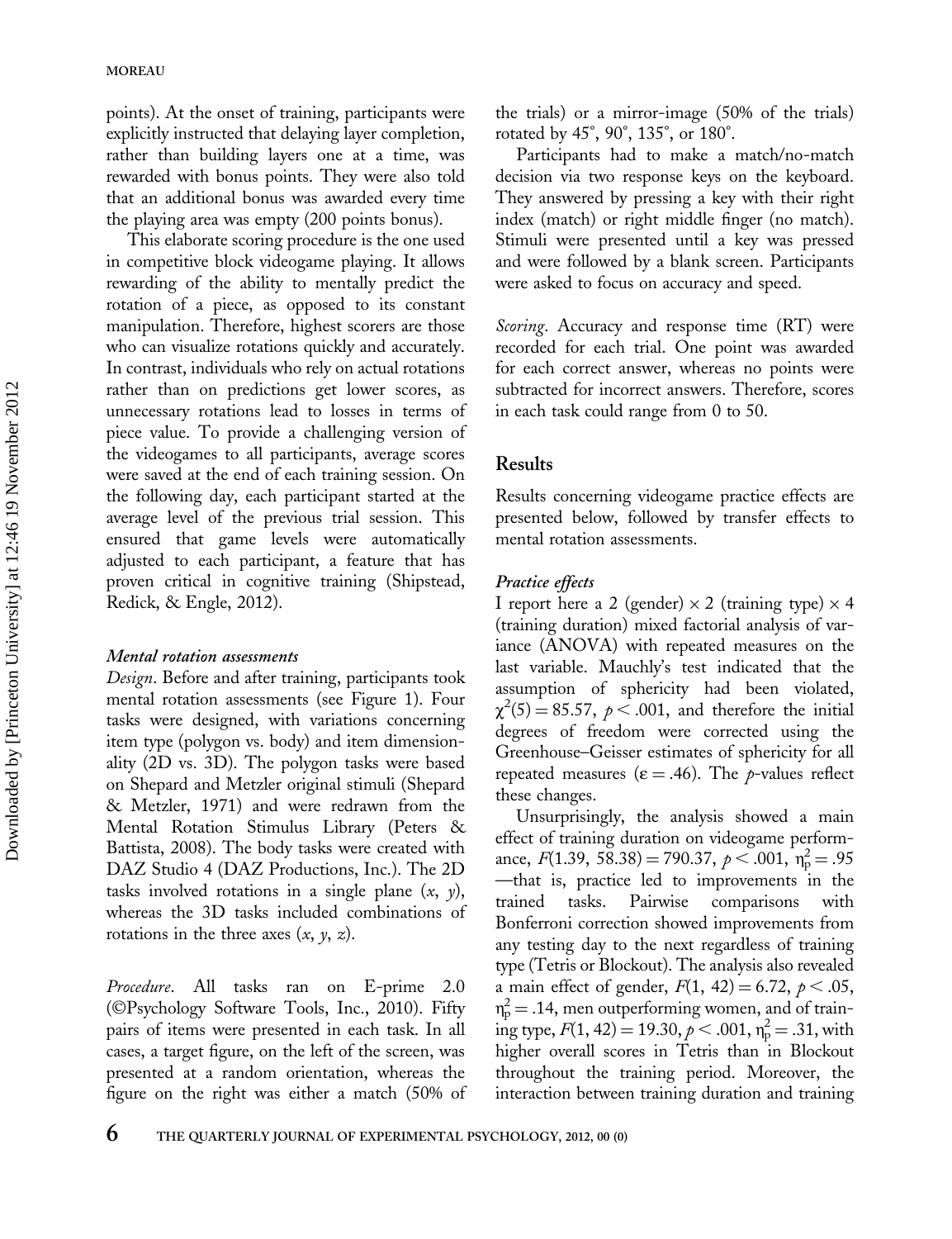

Figure 2. Videogame mean performance (in thousand points) on Days 1, 6, 11, and 16, for women (top) and men (bottom). Bars represent standard errors of the means.

type was significant,  $F(1.39, 58.38) = 8.27$ ,  $p < .001$ ,  $\eta_p^2 = .16$ , since Tetris training led to greater improvements than Blockout training. Pairwise comparisons with Bonferroni correction showed this effect for Day 11 and Day 16 but not for Day 1 and Day 6. This effect was not an artefact of videogame scoring, as the maximum points awarded as a function of time did not differ from one game to the other.

The interaction between training duration and gender was significant,  $F(1.39, 58.38) = 2.77$ ,  $\tilde{p}$  < .05,  $\eta_{\rm p}^2$  = .06. Post hoc analyses showed larger overall improvements for men than for women (Tukey's  $HSD < .05$ ), despite similar performances on Day 1, Day 6, and Day 11. In addition, there was an interaction between gender and training type,  $F(1, 42) = 5.16, p < .05, \eta_p^2 = .11$ . Post hoc analyses showed that women had lower scores than men over the entire Blockout training period (Tukey's  $\text{HSD} < .05$ , in all cases), but there was no gender difference at any point of Tetris training (Tukey's  $HSD > .05$ , in all cases). Thus, men outperformed women in Blockout throughout training, but women and men showed comparable performance at all measurement points in the Tetris condition (see Figure 2). Interestingly, gender differences increased throughout training in the Blockout condition, more specifically from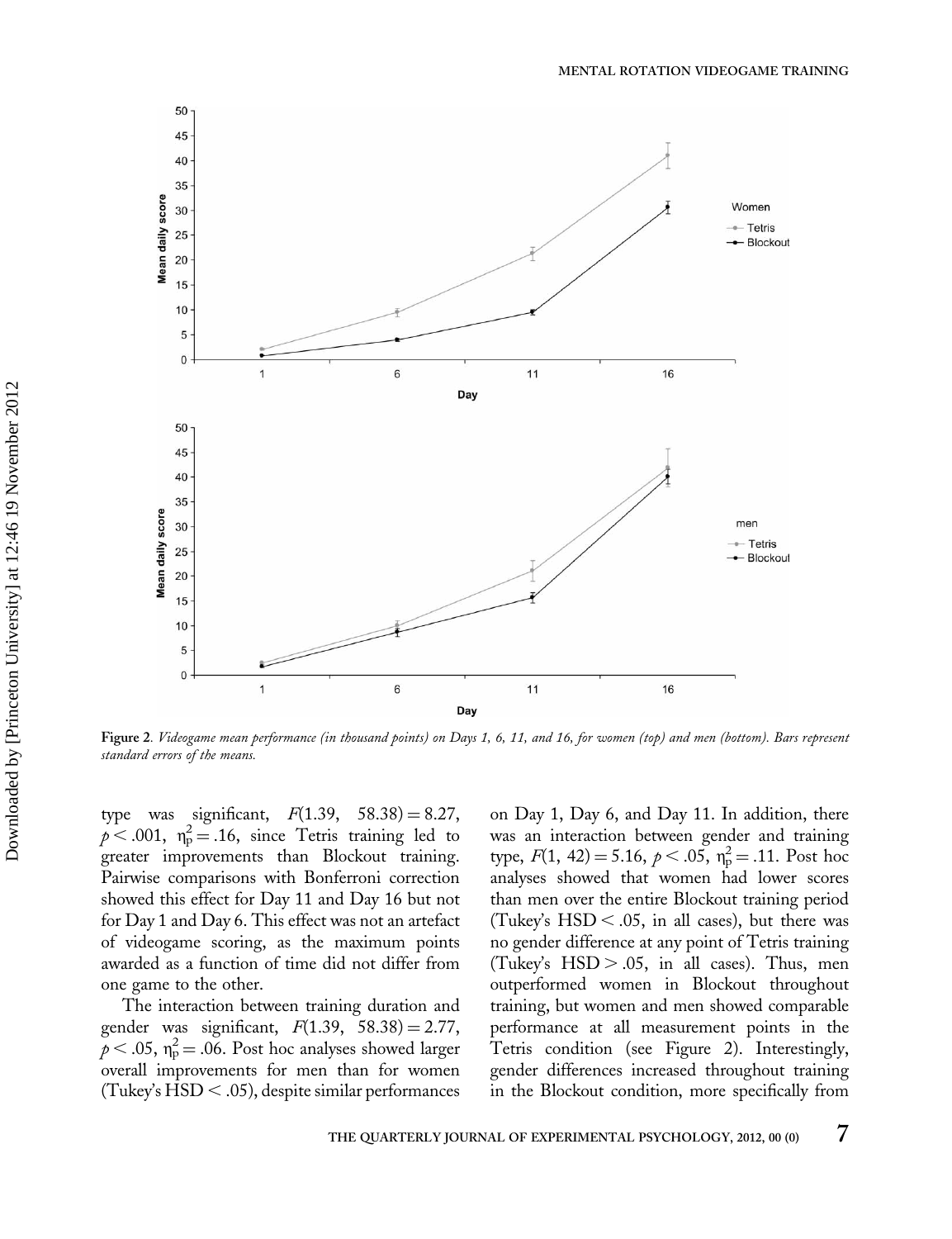Day 1 to Day 6 and from Day 11 to Day 16 (Tukey's  $\text{HSD} < .05$ , in both cases). Therefore, men showed larger increases in scores than women over the 3-week training programme.

#### Transfer effects

Separate 2 (gender)  $\times$  2 (training type)  $\times$  2 (test session) mixed factorial ANOVAs with repeated measures on the last variable were conducted for each mental rotation task, to reveal transfer effects from videogame training to mental rotation tasks (see Figure 3). For all analyses on RTs, outliers  $(<5\%)$  containing RTs above or below 2.5 standard deviations for the corresponding mean cell value were excluded from the analyses. Table 1 presents RT means and standard deviations for all tasks.

In 2D tasks, the analyses on accuracy revealed significant main effects of test session (pretest vs. posttest) on both stimulus types [polygon:  $F(1,$  $(42) = 107.74, \quad p < .001, \quad \eta_p^2 = .72; \quad \text{body:} \quad F(1,$  $(42) = 73.75$ ,  $p < .001$ ,  $n_p^2 = .64$ , indicating improvements from pretest [polygon:  $M = 38.8$ ,  $SD = 2.86$ , body:  $M = 39.6$ ,  $SD = 2.97$ ] to posttest [polygon:  $M = 41.7$ ,  $SD = 2.75$ , body:  $M = 42.4$ ,  $SD = 2.92$ ]. However, no significant effect of gender or training type was found, underlining comparable 2D mental rotation accuracy for men and women, before or after Tetris and Blockout training, and comparable efficacy of the two training conditions on 2D mental rotation performance. Analyses on RTs yielded partly consistent results, with main effects of test session on both stimulus types [polygon:  $F(1, 42) = 45.65, p < .001,$  $n_{\rm p}^2 = .48;$  body:  $F(1, 42) = 39.78, p < .001,$  $n_p^2$  = .42], but no additional effect.

In 3D tasks, the analyses on accuracy yielded two 3-way interactions among training type, gender, and test session, for both stimulus types [polygon:  $F(1, 42) = 11.29$ ,  $p = .002$ ,  $\eta_p^2 = .21$ ; body:  $F(1, 42) = 5.36, p = .026, \eta_p^2 = .11$ . Simple interaction analyses revealed an interaction between gender and test session for the Blockout group [polygon:  $F(1, 42) = 13.27, p = .001$ ,  $n_{\rm p}^2 = .39$ ; body:  $F(1, 42) = 7.17$ ,  $p = .014$ ,  $\eta_{\rm p}^2 = .25$ ] but not for the Tetris group. Pairwise comparisons with Bonferroni correction were

conducted to determine the effect of test session for women and men. As predicted, 3D mental rotation accuracy improved with Blockout training (see Figure 3). Although accuracy differed significantly from women to men prior to training, no gender differences in any of the 3D tasks were found after training. Analyses on RTs were partly consistent with these findings, with a main effect of test session on RTs [polygon:  $F(1, 42) =$ 15.20,  $p < .01$ ,  $\eta_{\rm p}^2 = .18$ ; body:  $F(1, 42) = 19.76$ ,  $p < .01$ ,  $\eta_p^2 = .24$ ], but no effect of training type or gender.

Correlation analyses comparing pre- and posttest assessments were subsequently conducted to complement these findings. Although the sample was small for such analyses, correlations provide an interesting insight into the underlying similarities and differences between tasks. As expected, similar tasks in terms of dimensionality but with different stimuli (2D polygon and 2D body; 3D polygon and 3D body) were highly correlated [pre:  $r(44) = .91$  and  $r(44) = .76$ , post:  $r(44) = .87$  and  $r(44) = .78$ , respectively, all  $ps < .05$ ], whereas tasks with similar stimuli but different dimensionality (2D vs. 3D) were not [pre:  $r(44) = .10$  and  $r(44) = -.02$ , post:  $r(44) = .12$  and  $r(44) = -.05$ , respectively, all  $p_s$  < .05], suggesting separate processes underlying 2D and 3D mental manipulation, regardless of stimuli. The correlation matrix including the respective coefficients is presented in Table 2.

Because no control group was used, mental rotation improvements could be due to simple test–retest effects. In order to confirm that improvements in the videogames were related to gains in mental rotation, additional correlation analyses were conducted, taking into account improvements in videogame scores from the first to the last day of training and pretest to posttest changes. In the Tetris group, videogame improvements were significantly correlated to gains in both 2D mental rotation tasks  $[r(21) = .66, p < .05$  and  $r(21) = .43$ ,  $p < .05$ , respectively for polygon and body tasks], but were not correlated to gains in 3D mental rotation tasks. In contrast, videogame improvements in the Blockout group were significantly correlated to gains in both 3D mental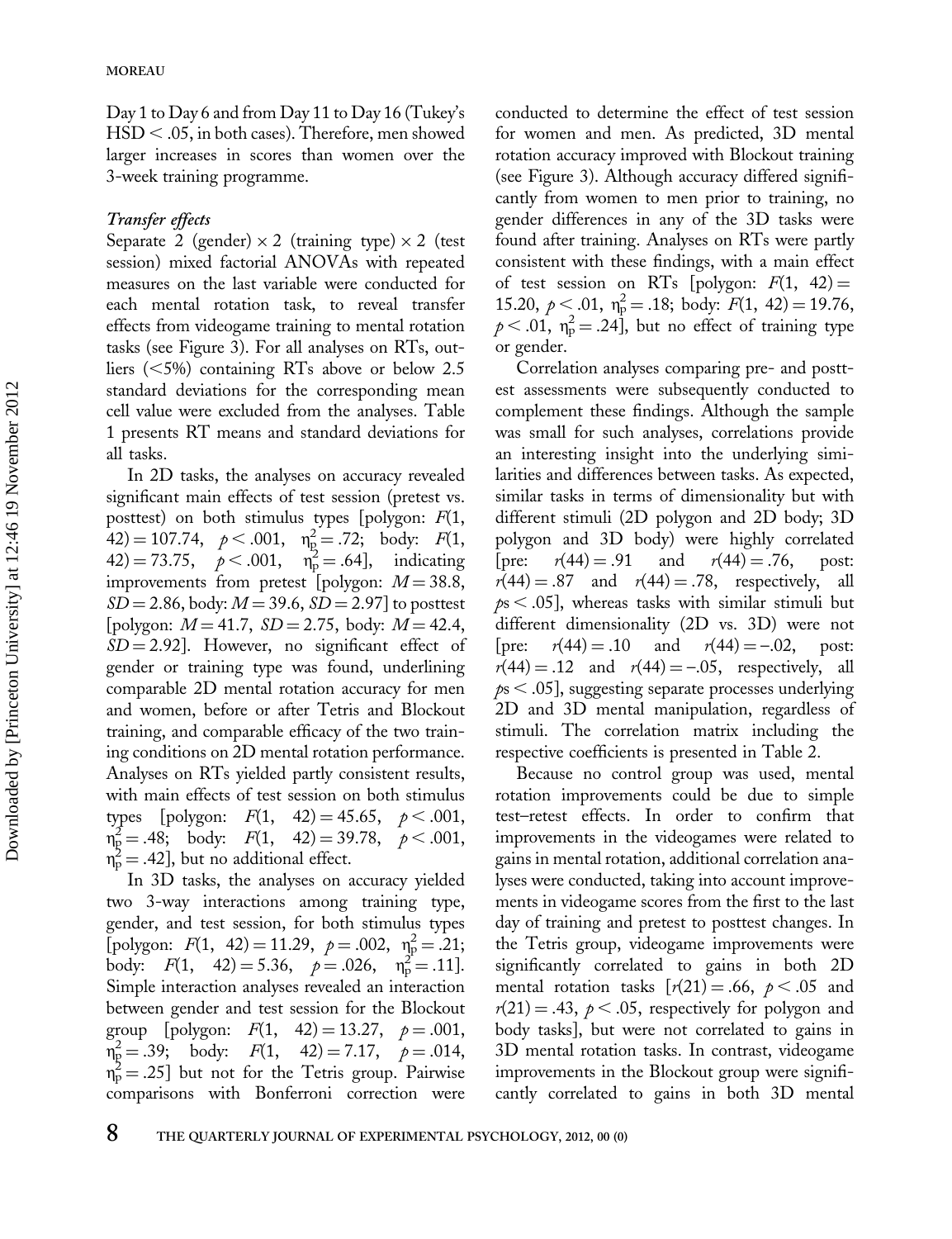

Figure 3. Response accuracy for all mental rotation assessment tasks before and after training. Bars represent standard errors of the means.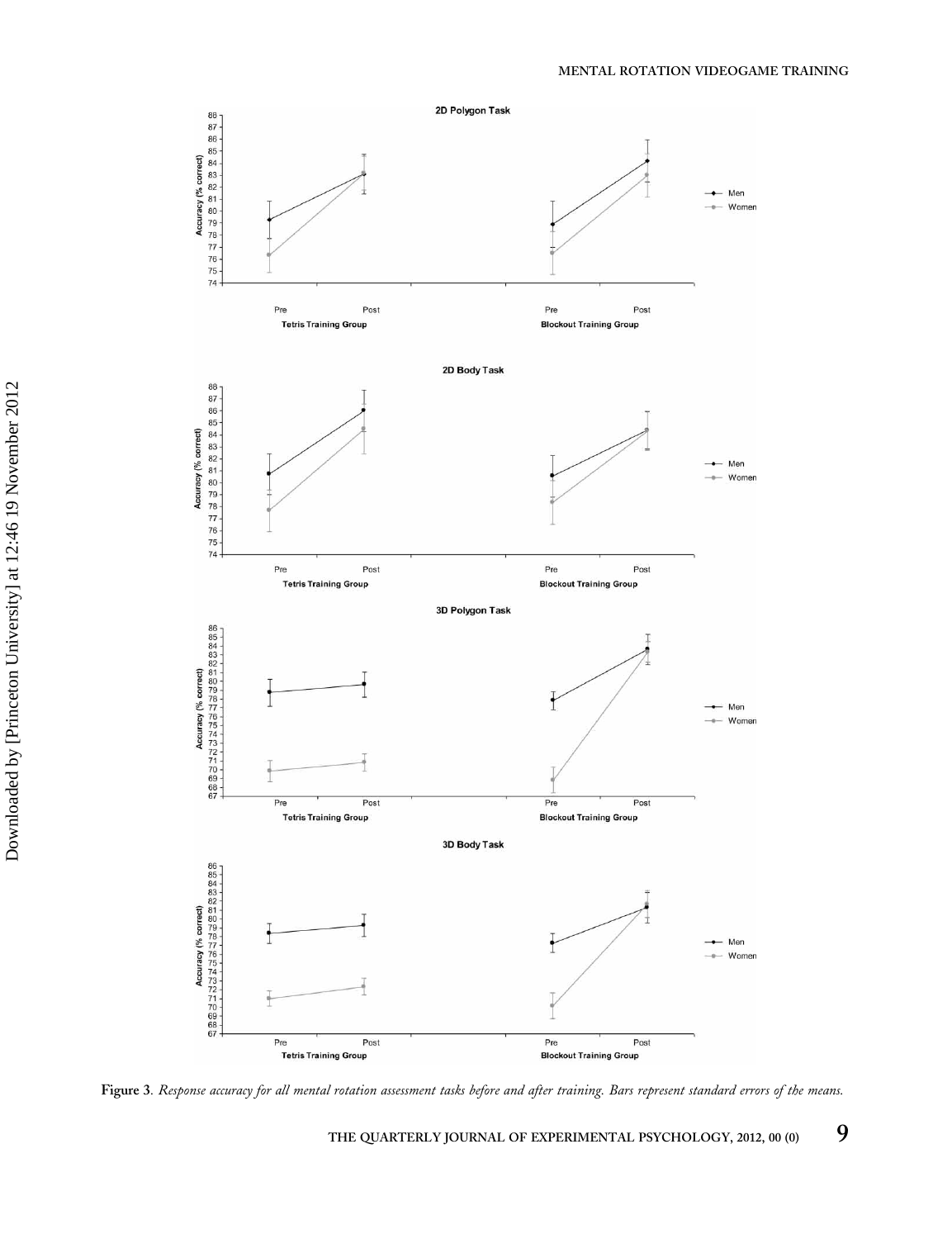|               |           | Polygon    | Body      |            |  |
|---------------|-----------|------------|-----------|------------|--|
| Training Type | 2D        | 3D         | 2D        | 3D         |  |
| Pretest       |           |            |           |            |  |
| Tetris        | 1376 (83) | 1498 (124) | 1385 (99) | 1475 (88)  |  |
| Blockout      | 1370 (87) | 1506 (95)  | 1378 (95) | 1458 (110) |  |
| Posttest      |           |            |           |            |  |
| Tetris        | 1153 (83) | 1279 (115) | 1195 (92) | 1224 (92)  |  |
| Blockout      | 1159 (78) | 1227 (102) | 1176 (90) | 1178 (96)  |  |

Table 1. Mean response times in all assessment tasks for Tetris and Blockout groups, before and after block videogame training

Note: Response times in ms. Standard errors in parentheses.

Table 2. Pearson r correlations, means, and standard deviations for all pre- and post-mental-rotation assessments

|                    |        |        |        | 4      |        | 6      |        | 8 | М    | SD   |
|--------------------|--------|--------|--------|--------|--------|--------|--------|---|------|------|
| Measure            |        |        |        |        |        |        |        |   |      |      |
| 1. Pre 2D polygon  |        |        |        |        |        |        |        |   | 38.8 | 2.86 |
| 2. Pre 2D body     | $.91*$ |        |        |        |        |        |        |   | 39.6 | 2.97 |
| 3. Pre 3D polygon  | .10    | .14    |        |        |        |        |        |   | 36.8 | 3.13 |
| 4. Pre 3D body     | $-.04$ | $-.02$ | $.87*$ |        |        |        |        |   | 37.0 | 2.65 |
| 5. Post 2D polygon | $.78*$ | $.76*$ | .03    | $-.06$ |        |        |        |   | 41.7 | 2.75 |
| 6. Post 2D body    | $.63*$ | $.73*$ | .00    | $-.15$ | $.76*$ |        |        |   | 42.4 | 2.93 |
| 7. Post 3D polygon | .11    | .18    | $.43*$ | $.31*$ | .12    | .00    |        |   | 39.6 | 3.43 |
| 8. Post 3D body    | $-.08$ | $-.02$ | $.30*$ | $.31*$ | $-.01$ | $-.05$ | $.78*$ |   | 39.3 | 2.98 |

 $*_{p}$  < .05, two-tailed.

rotation tasks  $[r(21) = .49, p < .05,$  and  $r(21) = .54$ ,  $p < .05$ , respectively for polygon and body tasks] and in both 2D mental rotation tasks  $[r(21) = .42, p < .05,$  and  $r(21) = .46, p < .05,$ <br>respectively for polygon and body tasks]. and body tasks]. Together, these findings suggest a relation between training type and mental rotation improvements, the magnitude of the latter varying with increases in videogame scores.

## Discussion

The aim of this study was to differentiate the effects of 2D and 3D block videogame training on mental rotation performance, along with providing a clearer understanding of gender differences in training and mental rotation transfer. To that purpose, participants took 2D and 3D mental rotation assessments, before and after a 3-week training programme based on block videogames. Mental rotation tasks varied both in terms of dimensionality (2D or 3D) and in terms of stimulus type (polygon or body).

#### Practice effects

Training led to improvements in videogame performance, regardless of gender or training type. However, participants training with Tetris and Blockout showed different score progressions, probably due to different levels of difficulty in the videogames. Compared with Tetris, Blockout requires more complex mental transformations, with a more diverse set of keys to play, which takes time to master adequately. The scoring procedure rewarded accurate predictions and penalized unnecessary rotations and translations, a factor that may account for differences in scores throughout training in Tetris and Blockout.

Gender differences in training were particularly informative. As expected from a substantial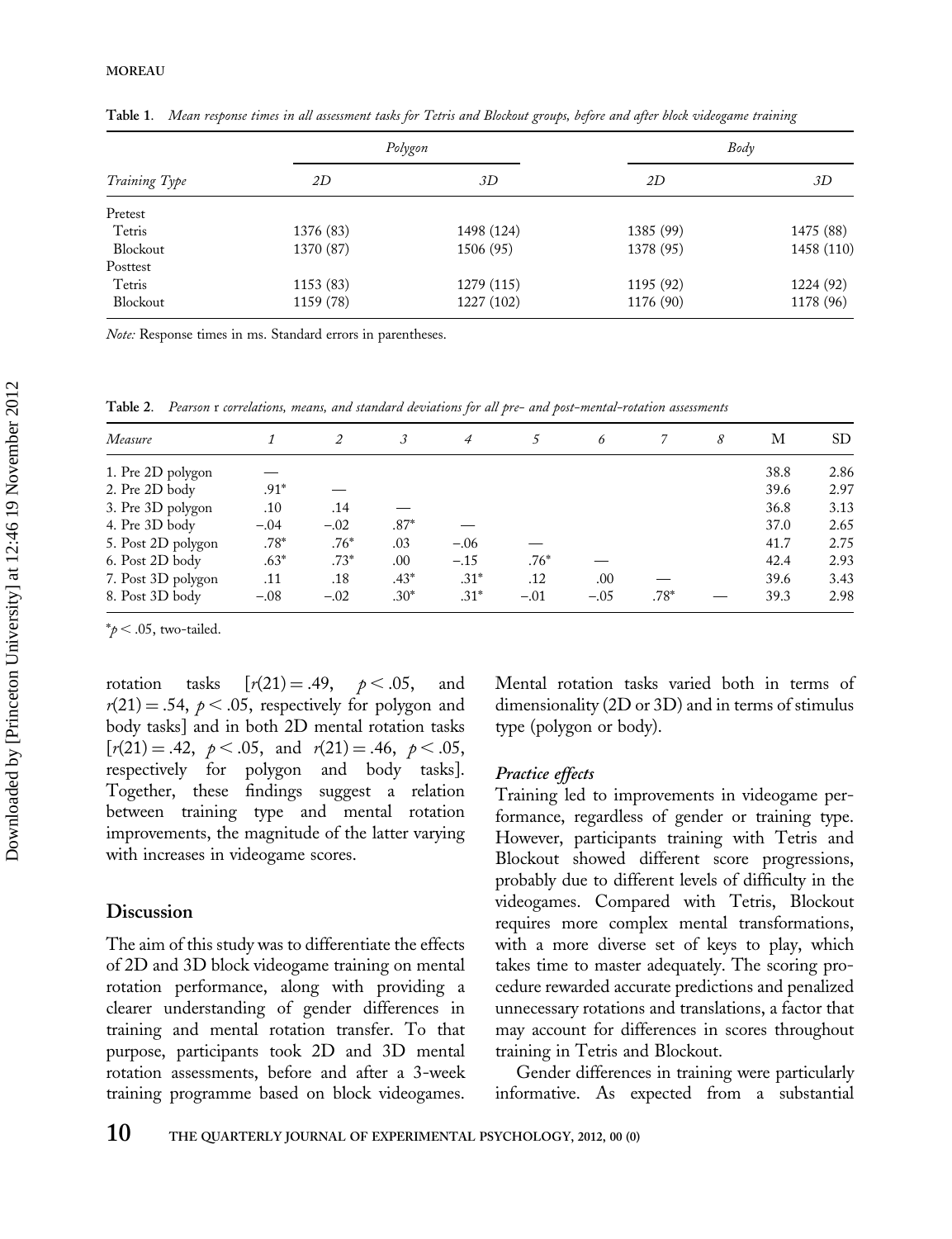amount of literature showing gender differences in mental rotation (see for meta-analytic reviews, Linn & Petersen, 1985; Voyer et al., 1995), men outperformed women in videogame training. However, this effect was found in Blockout 3D training but not in Tetris 2D training. This finding corroborates previous research underlining the importance of dimensionality crossing to explain gender differences in mental rotation (Voyer et al., 1995).

Interaction effects complement these findings. Consistent with the idea of different levels of difficulty for Tetris and Blockout, training with the former led to larger increases in game scores than did training with the latter. Men showed larger improvements than women throughout training, although this effect was restricted to Blockout training. We shall see hereafter that gender differences in mental rotation assessments followed a different trend over time.

#### Transfer effects

In accordance with previous research on computerized mental rotation training (De Lisi & Cammarano, 1996; Terlecki, Newcombe, & Little, 2008), improvements from pre- to posttest assessments were significant across gender and training type. More specifically, training with a particular stimulus led to transfer across stimulus types, given that dimensionality was identical. This finding is in line with studies showing mental rotation training transfer to different stimuli (Stransky, Wilcox, & Dubrowski, 2010; Wright et al., 2008), but it contrasts with other experimental work (Heil et al., 1998; Sims & Mayer, 2002; Tarr & Pinker, 1989). The discrepancies among these studies might come from the comparison of different kinds of training that include variations in terms of presentation mode and stimulus type, an idea in line with the present findings.

Moreover, the distinction between 2D and 3D tasks was confirmed, as well as its relevance to training paradigms. Training with 3D stimuli led to improvements in all tasks, whereas training with 2D stimuli impacted 2D assessments only. This finding is consistent with neuroimaging research showing distinct neural correlates for 2D

and 3D mental rotation of spatial objects (Kawamichi et al., 2007) and corroborate previous work suggesting dimensionality crossing as a relevant factor mediating individual differences (Voyer et al., 1995). Training 2D mental rotation had a restricted effect on 2D transfer tasks whereas training mental rotation in 3D allowed tapping of general mental rotation processes. Therefore, 3D training led to improvements in 2D but also in 3D transfer tasks, via repeated dimensionality crossing.

The dissociation based on dimensionality was further established via correlation analyses. Tasks using different stimuli but sharing similar dimensional properties—such as 2D polygon and 2D body, or 3D polygon and 3D body—showed strong correlations, whereas tasks consisting of identical stimuli but of different dimensional properties did not. These results were consistent before and after training, for all tasks considered. Although it does not demonstrate a complete distinction between 2D and 3D mental rotation, this suggests core differences between processes involved in mental rotation within different dimensions. Conversely, it suggests similar components associated with mental rotation of various stimulus types.

The comparison of increases in videogame scores and mental rotation assessments provided additional insight into the mechanisms underlying improvements. Specifically, Tetris improvements were exclusively correlated to gains in 2D tasks, whereas Blockout improvements were correlated to gains in both 2D and 3D mental rotation tasks. This indicates that mental rotation improvements depend directly on training type, with 3D videogame training allowing wider changes, and that the magnitude of improvements in mental rotation follows score gains in videogame training.

Beyond the apparent distinction based on dimensionality, this study also refines our understanding of gender differences in mental rotation. As highlighted in the previous section, men and women playing Tetris showed comparable videogame performance throughout training, but gender differences were observed at every test session of Blockout training. This distinction was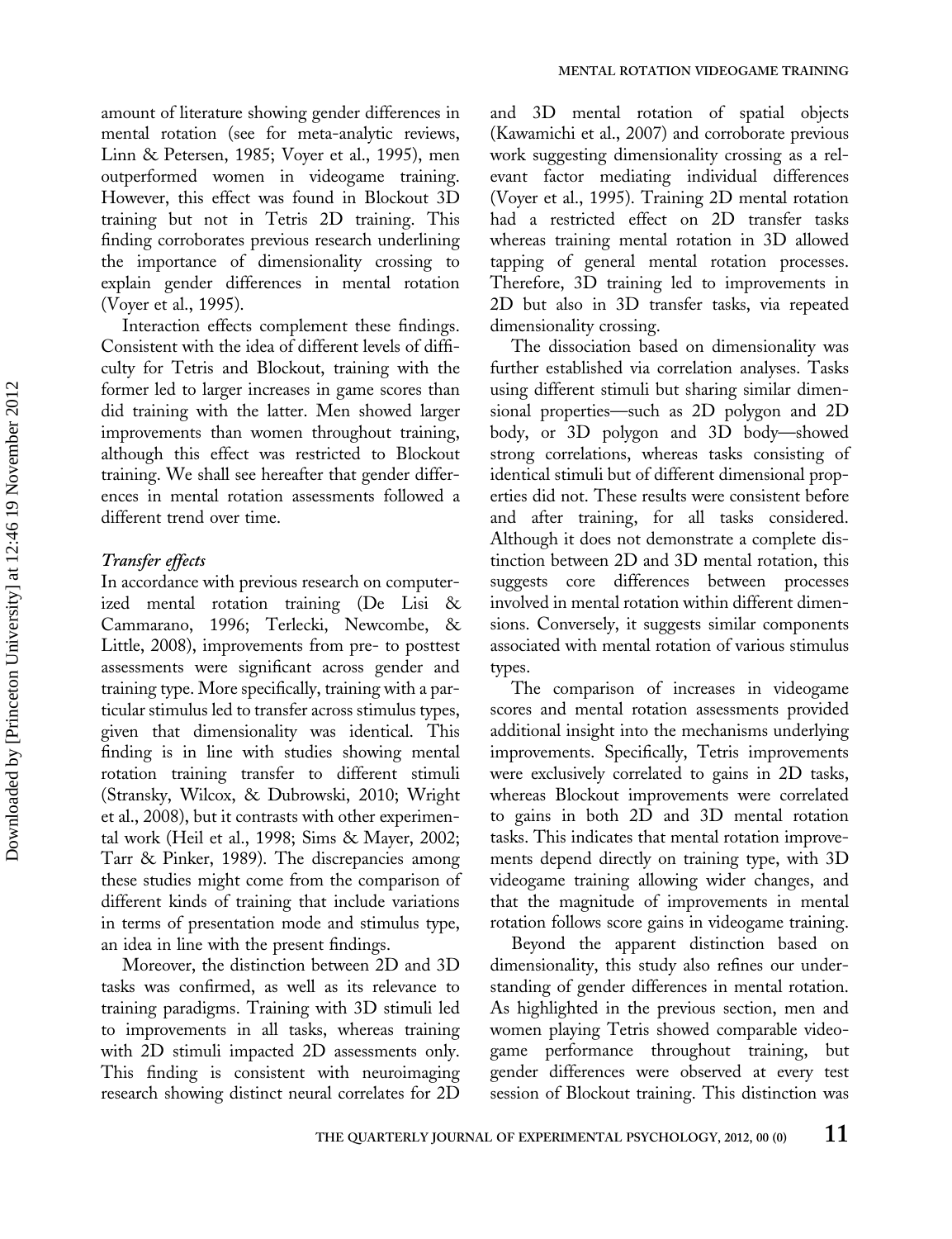confirmed by pretraining assessments, showing a difference between men and women in 3D but not in 2D mental rotation performance. Altogether, these findings confirm that the welldocumented gender difference in mental rotation is restricted to 3D processing, in line with previous literature (Neubauer, Bergner, & Schatz, 2010; Roberts & Bell, 2003).

The fundamental finding of the present study, the three-way interaction among training, gender, and time, shows that gender differences in 3D mental rotation tasks vanished after Blockout training, regardless of the particular type of stimuli used in the assessment task (polygon or body). This finding is consistent with work by Spence and colleagues who showed that women matched men on a spatial selective attention task after training on a first-person shooting videogame for as little as 10 hours (Spence, Yu, Feng, & Marshman, 2009), emphasizing the efficacy of this genre to spatial skills development. The present study is an additional step in this direction, showing that block videogame training can erase gender differences in the particular subcomponent of spatial ability that has yielded the largest and most reliable gender differences in favour of men: mental rotation. As such, this study underlines the malleability of gender differences in mental rotation and the possibility for any individual to improve over a short period of time given adequate training. This idea is encouraging, considering the number of activities that depend on high spatial ability (see, for a review, Hegarty & Waller, 2005).

In contrast with extensive transfer to all mental rotation tasks following Blockout training, gender differences in 3D mental rotation remained after training with Tetris. This indicates that, unlike dimensionality crossing, rotation itself is not what contributes to large gender effects in this kind of tasks. Consistent with this idea, Neubauer and colleagues showed that men outperformed women in 3D mental rotation when figures were presented in 2D format, but gender differences disappeared when the same figures were presented using virtual reality (Neubauer et al., 2010). They concluded that virtual reality presentation suppressed the need for dimensionality crossing, as perspective was rendered via enhanced depictions. Based on the present findings, it can be argued that Blockout training allowed women to overcome their difficulty in handling 2D presentation of 3D objects, by active exploration and manipulation of 3D features. This interactive process might have ultimately led to associations of particular depictions with corresponding overall structures, resulting in a quasi-effortless extraction of 3D properties presented two-dimensionally.

Despite the suppression of gender differences in 3D mental rotation assessments with Blockout training, however, men outperformed women in Blockout throughout the entire training phase. This might indicate positive impact of prior videogame experience or computer exposure in favour of men, a factor that was not assessed directly in the questionnaire that participants took prior to the study (the exclusion criterion was "extensive videogame experience") and that has proven relevant in a previous study (Quaiser-Pohl, Geiser, & Lehmann, 2006). Prior experience could be important considering the set of keys required to master the game (directional arrows, space bar, back and forth rotations on the  $x$ ,  $y$ , and  $z$  axes). However, it is of relevance that computer experience did not seem to affect the Tetris group, possibly due to a less complicated set of keys required to play (directional arrows, space bar, back and forth rotations) and to a reduced cognitive load required to manipulate 2D blocks.

Directly related to cognitive load, another factor that may have heightened the effect described above is the inherent complexity of Blockout compared with all assessment tasks. As such, Blockout might be less prone to ceiling effects than the assessment tasks, a factor that could have restricted variance in performance among men and women. In that case, prior computer experience may have accentuated the effect, adding to the absence of ceiling effect to reach significance. Further research should determine whether the hypothesis of a more extensive computer experience is consistent, or whether other factors, such as videogame design (vs. assessment design), may have caused men's videogame scores to remain higher.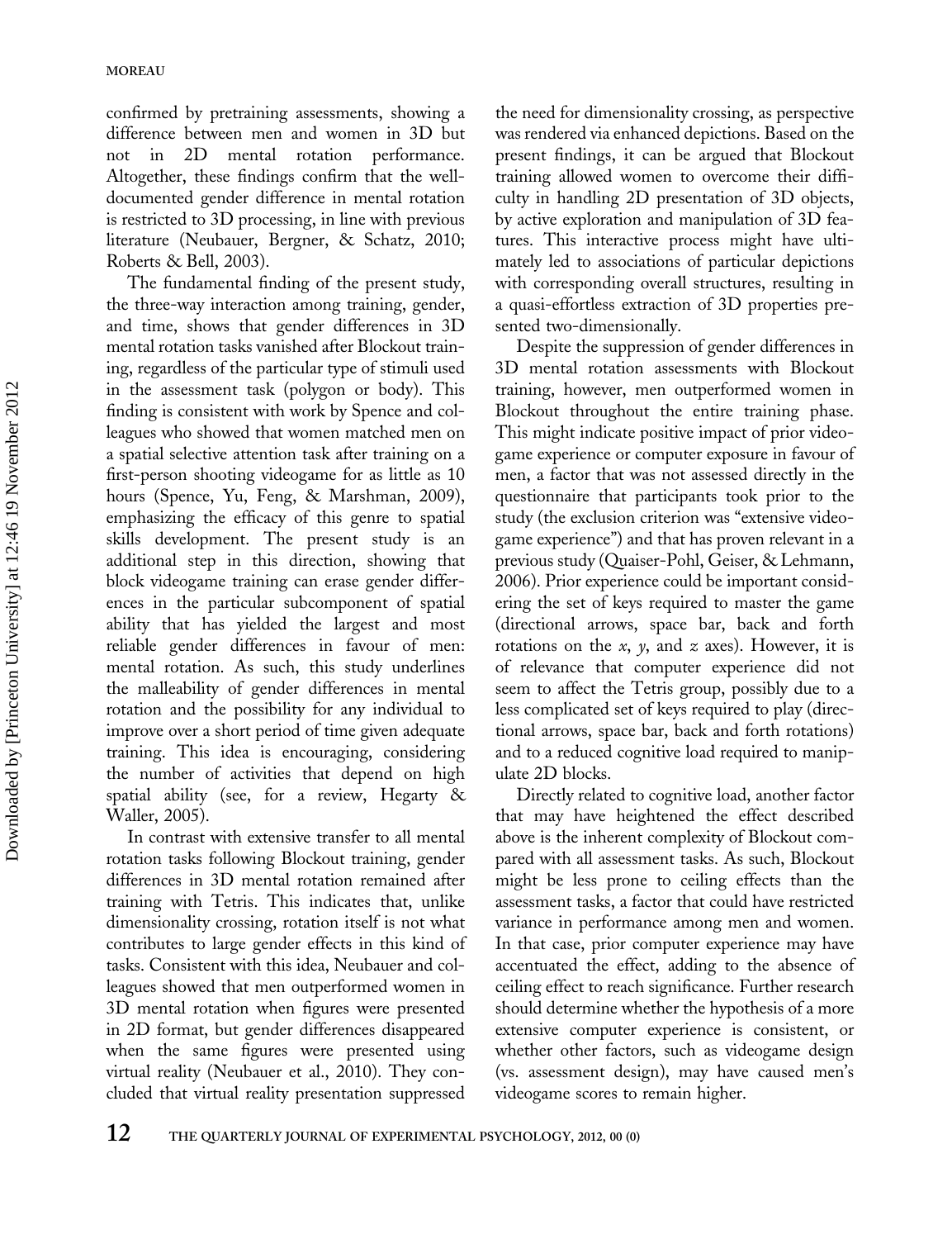Despite clear findings, the present experiment also includes some limitations that need to be acknowledged. In particular, the number of participants for a behavioural study was low, especially to conduct correlation analyses. Stemming from this point, the absence of a control group does not allow strong inferences concerning the source of mental rotation improvements—that is, whether training is responsible for performance increases or whether these can be attributed to multiple-assessment effects. Related to this problem, the explicit emphasis on the cognitive benefits of training may have had implications difficult to gauge in the present study. This was used as a recruitment strategy, to motivate sustained commitment throughout training. Although not ideal, alternative incentives such as monetary reward could be equally questionable in a training study designed to have ecological implications. Outside the laboratory, improving cognitive abilities via an approach based on people's intrinsic motivation, rather than on more artificial incentives, appears to be a valid idea. A last limitation concerns the lack of data regarding the persistence of mental rotation improvements, a phenomenon demonstrated in previous work (Terlecki et al., 2008). It would be interesting to know whether the improvements observed could remain after training and, if so, for how long. This should be addressed in future experiments.

Despite these limitations, this study presents unambiguous evidence for a distinction between 2D and 3D mental rotation training effects, thus emphasizing the need to consider dimensionality as a critical factor in transfer. Altogether, the findings also offer promising perspectives for behavioural interventions designed to reduce differences in mental rotation, a critical ability to succeed in modern societies.

> Original manuscript received 24 February 2012 Accepted revision received 16 October 2012 First published online 20 November 2012

### REFERENCES

Amorim, M. A., Isableu, B., & Jarraya, M. (2006). Embodied spatial transformations: "Body analogy" for the mental rotation of objects. Journal of Experimental Psychology: General, 135, 327–347.

- Annett, M. (1970). A classification of hand preference by association analysis. British Journal of Psychology, 61, 303–321.
- Boot, W. R., Kramer, A. F., Simons, D. J., Fabiani, M., & Gratton, G. (2008). The effects of video game playing on attention, memory, and executive control. Acta Psychologica, 129, 387-398.
- Brochard, R., Dufour, A., & Despres, O. (2004). Effect of musical expertise on visuospatial abilities: Evidence from reaction times and mental imagery. Brain and Cognition, 54, 103–109.
- Cooper, L. A., & Shepard, R. N. (1975). Mental transformations in the identification of left and right hands. Journal of Experimental Psychology: Human Perception and Performance, 104, 48–56.
- De Lisi, R., & Cammarano, D. M. (1996). Computer experience and gender differences in undergraduate mental rotation performance. Computers in Human Behavior, 12, 351–361.
- Feng, J., Spence, I., & Pratt, J. (2007). Playing an action video game reduces gender differences in spatial cognition. Psychological Science, 18, 850–855.
- Hegarty, M., & Waller, D. (2005). Individual differences in spatial abilities. In P. Shah & A. Miyake (Eds.), The Cambridge handbook of visuospatial thinking (pp. 121–169). New York, NY: Cambridge University Press.
- Heil, M., Rösler, F., Link, M., & Bajric, J. (1998). What is improved if a mental rotation task is repeated—the efficiency of memory access, or the speed of a transformation routine? Psychological Research, 61, 99–106.
- Hyun, J. S., & Luck, S. J. (2007). Visual working memory as the substrate for mental rotation. Psychonomic Bulletin & Review, 14, 154–158.
- Janczyk, M., Pfister, R., Crognale, M. A., & Kunde, W. (2012). Effective rotations: Action effects determine the interplay of mental and manual rotations. Journal of Experimental Psychology: General, 141, 489–501.
- Jansen, P., Titze, C., & Heil, M. (2009). The influence of juggling on mental rotation performance. International Journal of Sport Psychology, 40, 351–359.
- Kail, R., & Park, Y. S. (1990). Impact of practice on speed of mental rotation. Journal of Experimental Child Psychology, 49, 227–244.
- Kawamichi, H., Kikuchi, Y., Noriuchi, M., Senoo, A., & Ueno, S. (2007). Distinct neural correlates underlying two- and three-dimensional mental rotations using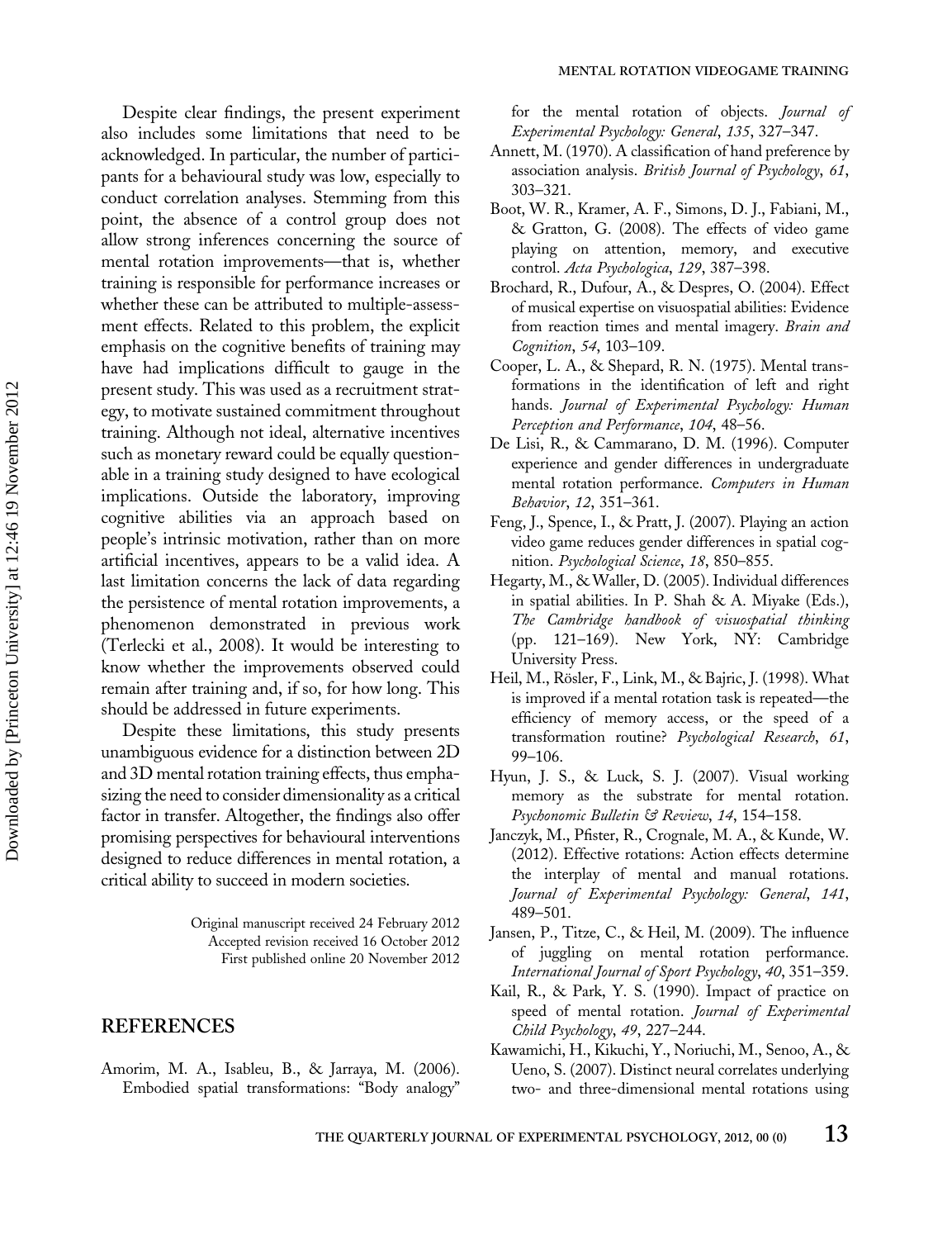three-dimensional objects. Brain Research, 1144, 117–126.

- Liesefeld, H. R., & Zimmer, H. D. (in press). Think spatial: The representation in mental rotation is nonvisual. Journal of Experimental Psychology: Learning, Memory, and Cognition.
- Linn, M., & Petersen, A. (1985). Emergence and characterization of sex differences in spatial ability: A meta-analysis. Child Development, 56, 1479–1498.
- Logie, R. H. (2011). The visual and the spatial of a multicomponent working memory. In A. Vandierendonck & A. Szmalec (Eds.), Spatial working memory (pp. 19–45). Hove, UK: Psychology Press.
- Logie, R. H., & Pearson, D. G. (1997). The inner eye and the inner scribe of visuo-spatial working memory: Evidence from developmental fractionation. European Journal of Cognitive Psychology, 9, 241–257.
- Lohman, D. F., & Nichols, P. D. (1990). Training spatial abilities: Effects of practice on rotation and synthesis tasks. Learning and Individual Differences, 2(1), 67–93.
- Moreau, D. (2012a). Training spatial ability: Comment on Pietsch and Jansen (2012) and prospective research trends. Learning and Individual Differences, 22, 882–883.
- Moreau, D. (2012b). The role of motor processes in three-dimensional mental rotation: Shaping cognitive processing via sensorimotor experience. Learning and Individual Differences, 22, 354–359.
- Moreau, D., Clerc, J., Mansy-Dannay, A., & Guerrien, A. (2012). Enhancing spatial ability through sport practice: Evidence for an effect of motor training on mental rotation performance. Journal of Individual Differences, 33, 83–88.
- Moreau, D., Mansy-Dannay, A., Clerc, J., & Guerrien, A. (2010). Academic program and mental rotation performance: Evidence for a developmental effect on individual differences in early adulthood. Education Sciences and Psychology, 17, 21–28.
- Moreau, D., Mansy-Dannay, A., Clerc, J., & Guerrien, A. (2011). Spatial ability and motor performance: Assessing mental rotation processes in elite and novice athletes. International Journal of Sport Psychology, 42, 525–547.
- Neubauer, A. C., Bergner, S., & Schatz, M. (2010). Two- vs. three-dimensional presentation of mental rotation tasks: Sex differences and effects of training on performance and brain activation. *Intelligence*, 38, 529–539.
- Newcombe, N. S., & Frick, A. (2010). Early education for spatial intelligence: Why, what and how. Mind, Brain and Education, 4, 102–111.
- Okagaki, L., & Frensch, P. A. (1994). Effects of video game playing on measures of spatial performance: Gender effects in late adolescence. Journal of Applied Developmental Psychology, 15, 33–58.
- Parsons, T. D., Larson, P., Kratz, K., Thiebaux, M., Bluestein, B., Buckwalter, J. G., et al. (2004). Sex differences in mental rotation and spatial rotation in a virtual environment. Neuropsychologia, 42, 555–562.
- Peters, M., & Battista, C. (2008). Applications of mental rotation figures of the Shepard and Metzler type and description of a mental rotation stimulus library. Brain and Cognition, 66, 260–264.
- Peters, M., Lehmann, W., Takahira, S., Takeuchi, Y., & Jordan, K. (2006). Mental rotation test performance in four cross-cultural samples  $(n = 3367)$ : Overall sex differences and the role of academic program in performance. Cortex, 42, 1005–1014.
- Pietsch, S., & Jansen, P. (2012). Different mental rotation performance in students of music, sport and education. Learning and Individual Differences, 22, 159–163.
- Quaiser-Pohl, C., Geiser, C., & Lehmann, W. (2006). The relationship between computer-game preference, gender, and mental-rotation ability. Personality and Individual Differences, 40, 609–619.
- Roberts, J. E., & Bell, M. A. (2003). Two- and threedimensional mental rotation tasks lead to different parietal laterality for men and women. International Journal of Psychophysiology, 50, 235–246.
- Ruddle, R. A., & Jones, D. M. (2001). Manual and virtual rotation of a three-dimensional object. Journal of Experimental Psychology: Applied, 7, 286–296.
- Shepard, R. N., & Metzler, J. (1971). Mental rotation of three-dimensional objects. Science, 171(3972), 701–703.
- Shipstead, Z., Redick, T. S., & Engle, R. W. (2012). Is working memory training effective? Psychological Bulletin, 138(4), 628–654.
- Sims, V. K., & Mayer, R. E. (2002). Domain specificity of spatial expertise: The case of video game players. Applied Cognitive Psychology, 16, 97–115.
- Spence, I., Yu, J. J., Feng, J., & Marshman, J. (2009). Women match men when learning a spatial skill. Journal of Experimental Psychology: Learning, Memory, and Cognition, 35, 1097–1103.
- Steggemann, Y., Engbert, K., & Weigelt, M. (2011). Selective effects of motor expertise in mental body rotation tasks: Comparing object-based and